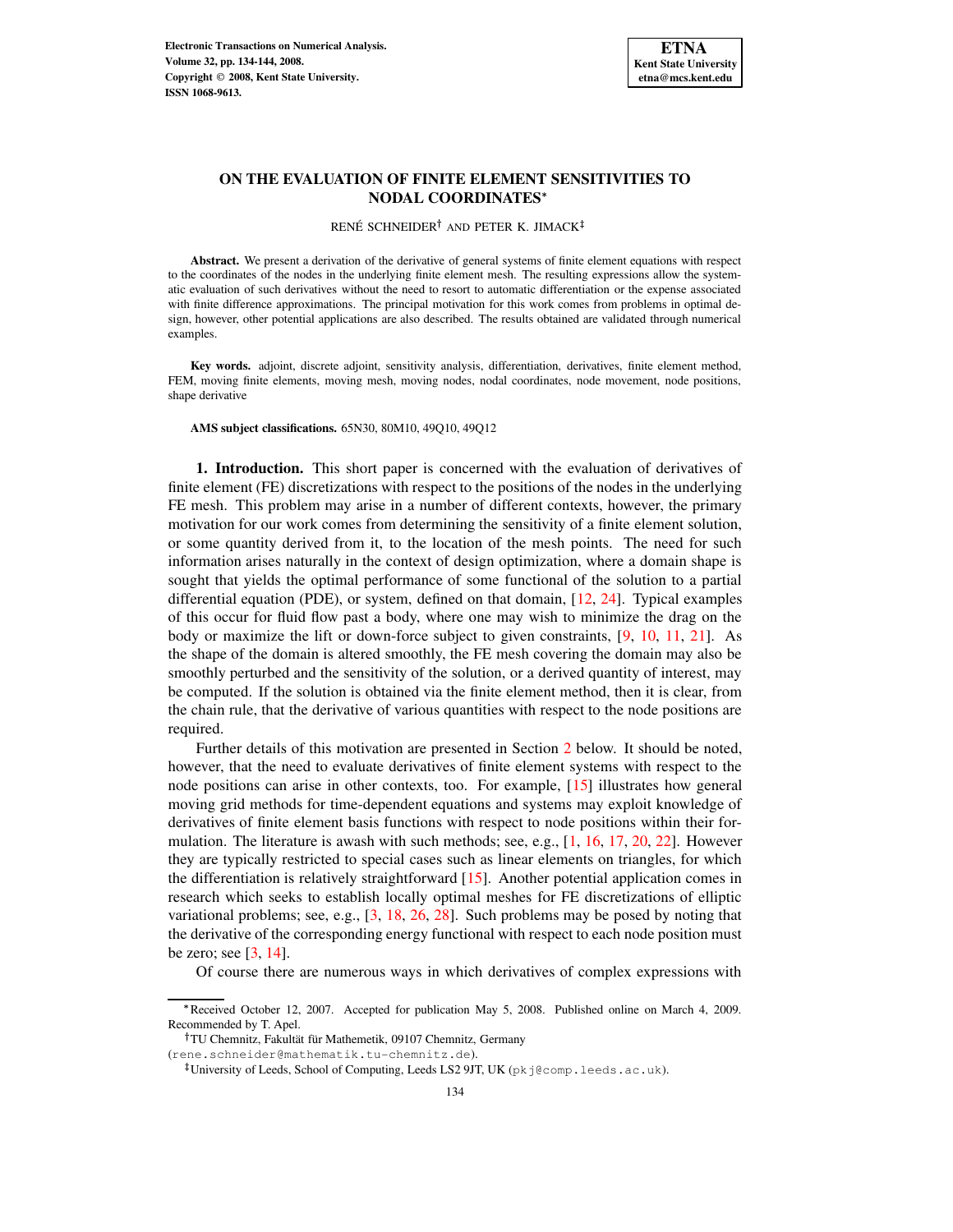respect to variables such as node locations may be evaluated. Automatic differentiation (AD) has become a topic of much important research in recent years; see, e.g., [\[4,](#page-9-15) [8,](#page-9-16) [13,](#page-9-17) [27,](#page-10-2) [29\]](#page-10-3) and many more. This approach allows large subprograms (typically functions) to be differentiated with respect to their input parameters, yielding new subprograms (for evaluating these derivatives) as their output. This technique is extremely powerful. In particular, for large legacy codes, it presents a favourable option; an overview of available AD software can be found on the internet<sup>[1](#page-1-1)</sup>.

However, there are a number of limitations. Even with AD the differentiation of large programs, such as PDE solvers, is not trivial. Defining the task for the AD software alone requires an inexperienced user to get familiar with the AD software, which may not be his primary interest. Further, the code produced by AD is not necessarily (or generally) as efficient as code that is hand-generated. Modern PDE solvers rely heavily on the utilisation of the problem structure to attain their efficiency. As [\[27,](#page-10-2) Section 4] describes, applying AD to a PDE solver in a black-box fashion is likely to produce suboptimal efficiency. It is only possible to get (near) optimal performance for the derivative code, if it uses the problem structure. AD has to be applied at just the right portions of the code, and/or the code should be tuned to give good performance with AD.

Thus, implementation of the discrete adjoint "by hand" remains an important option. Further, if approached in a systematic manner, exploiting the knowledge about the formulae that are implemented by the software, then it is a simpler task than one might think. Besides the of use of hand-calculated expressionsfor the derivatives, as described in this present work, these formulae may also be useful for theoretical analysis of the derivative information in the AD context.

An alternative to AD is simply to evaluate approximations to derivatives based upon finite differences, [\[7\]](#page-9-18), or related schemes, [\[19\]](#page-9-19). This approach is of course easy to implement, simply requiring multiple calls to existing subprograms. However the computational expense when there are large numbers of independent variables can be prohibitive.

A very popular technique to overcome this problem associated with high dimensionality is the discrete adjoint approach [\[5,](#page-9-20) [6,](#page-9-21) [23\]](#page-9-22). This is introduced briefly in the following section for completeness. Using this technique the entire gradient of a performance functional may be evaluated at a cost comparable to just one additional evaluation of the functional itself. This is in contrast to finite difference approaches, which have a cost equivalent to  $\mathcal{O}(m)$ functional evaluations, where  $m$  is the number of independent variables. In cases where we wish to compute a derivative with respect to the position of each node in a finite element mesh  $m$  is typically very large.

Having provided motivation for this work in Section [2,](#page-1-0) in Section [3](#page-3-0) we present the main results of this paper, which provide a derivation of the derivatives of general finite element systems with respect to their node locations. Finally, in Section [4](#page-7-0) we present a validation of the results and a discussion of their significance.

<span id="page-1-0"></span>**2. The Discrete Adjoint Method.** Consider a finite element discretization of an elliptic PDE (say) on a domain whose geometry is uniquely defined by a set of parameters,  $\mathcal{F}$ . The FE solution is defined implicitly by the (possibly nonlinear) algebraic system

$$
(2.1) \t R(u(\mathcal{F}), \mathcal{F}) = 0,
$$

where u is the vector of finite element coefficients and  $R(\cdot, \cdot) = 0$  represents the FE equations on the domain defined by F. Let  $I(u(\mathcal{F}), \mathcal{F})$  be a scalar-valued function, which depends

<span id="page-1-2"></span><span id="page-1-1"></span><sup>1</sup>See <http://www.autodiff.org>.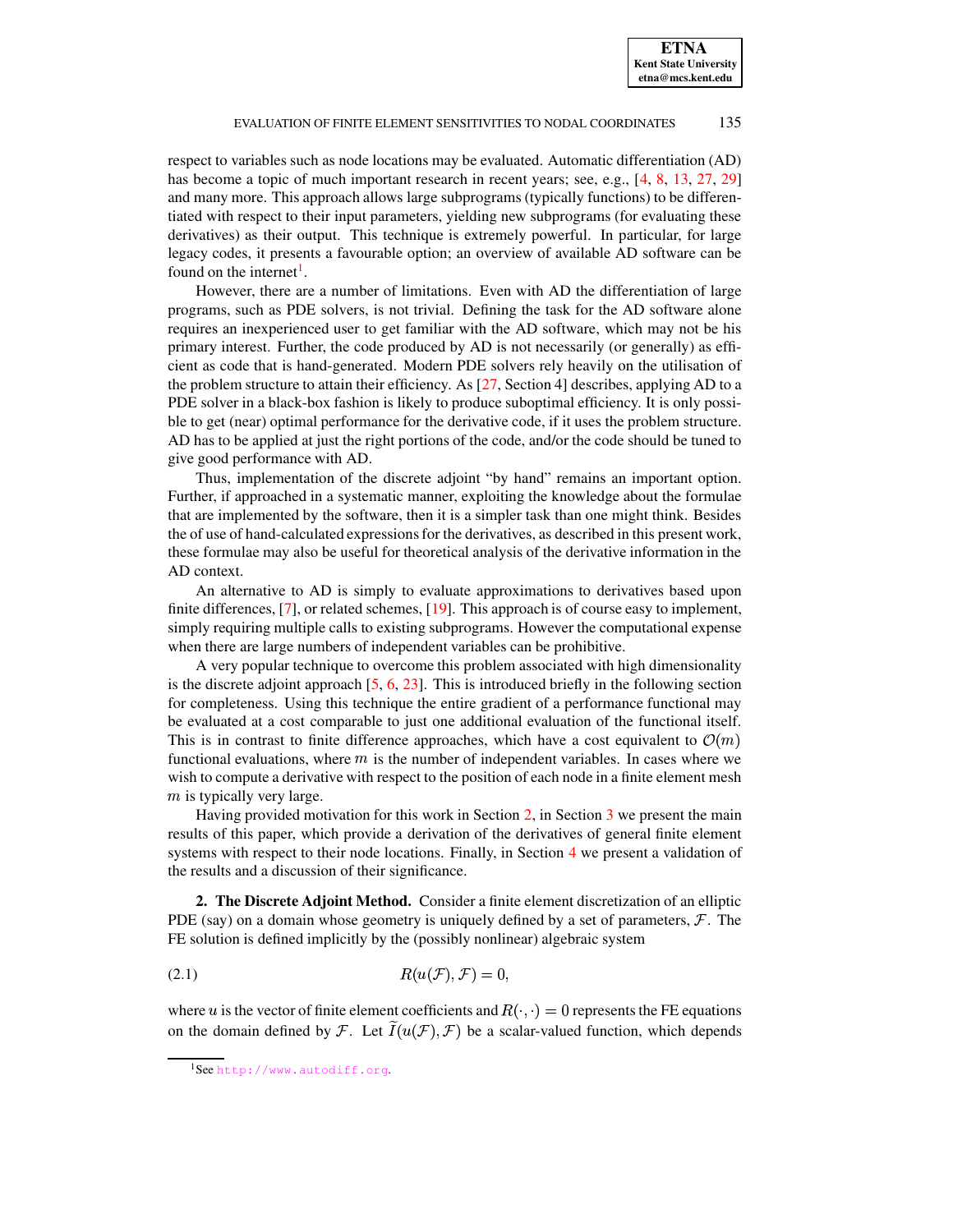| <b>ETNA</b>                  |
|------------------------------|
| <b>Kent State University</b> |
| etna@mcs.kent.edu            |

<span id="page-2-0"></span>upon  $u(F)$ . Since  $u(F)$  satisfies [\(2.1\)](#page-1-2), we may regard this functional as depending only upon  $\mathcal{F}$ , that is:

$$
I(\mathcal{F}) := \widetilde{I}(u(\mathcal{F}), \mathcal{F}),
$$

so long as  $(2.1)$  holds.

Suppose now that we wish to investigate the sensitivity of the quantity  $I$  to perturbations in the parameters  $\mathcal F$ . We begin by considering the effect of small perturbations,  $\delta \mathcal F$ , of  $\mathcal F$ in  $(2.2)$  and  $(2.1)$ . Discarding higher order derivative terms, such a perturbation results in a perturbation  $\delta I$  in  $I$ ,

<span id="page-2-1"></span>(2.3) 
$$
\delta I = \frac{\partial \widetilde{I}}{\partial u} \delta u + \frac{\partial \widetilde{I}}{\partial \mathcal{F}} \delta \mathcal{F},
$$

<span id="page-2-4"></span>where  $\delta u$  is defined by the perturbation of [\(2.1\)](#page-1-2) which has to be zero, i.e.,

(2.4) 
$$
0 = \delta R = \frac{\partial R}{\partial u} \delta u + \frac{\partial R}{\partial \mathcal{F}} \delta \mathcal{F}.
$$

As  $\delta R = 0$ , we can multiply it by an arbitrary term  $\Psi^T$  and subtract it from the right-hand side of  $(2.3)$ , giving

(2.5)  
\n
$$
\delta I = \frac{\partial \tilde{I}}{\partial u} \delta u + \frac{\partial \tilde{I}}{\partial \mathcal{F}} \delta \mathcal{F} - \Psi^T \left( \frac{\partial R}{\partial u} \delta u + \frac{\partial R}{\partial \mathcal{F}} \delta \mathcal{F} \right)
$$
\n
$$
= \left( \frac{\partial \tilde{I}}{\partial u} - \Psi^T \frac{\partial R}{\partial u} \right) \delta u + \left( \frac{\partial \tilde{I}}{\partial \mathcal{F}} - \Psi^T \frac{\partial R}{\partial \mathcal{F}} \right) \delta \mathcal{F}.
$$

This implies that  $\delta I$  may be evaluated without calculating  $\delta u$  provided

(2.6) 
$$
\left[\frac{\partial R}{\partial u}\right]^T \Psi = \left[\frac{\partial \tilde{I}}{\partial u}\right]^T,
$$

and if  $u(\mathcal{F})$  is well-defined by [\(2.1\)](#page-1-2), then [\(2.6\)](#page-2-2) uniquely defines  $\Psi$ , which is of the same dimension as  $u$ . [\(2.6\)](#page-2-2) is known as the adjoint equation and  $\Psi$  as the adjoint solution. With this choice of  $\Psi$  the perturbation  $\delta I$  is

<span id="page-2-3"></span><span id="page-2-2"></span>
$$
\delta I = \left( \frac{\partial \widetilde{I}}{\partial \mathcal{F}} - \Psi^T \frac{\partial R}{\partial \mathcal{F}} \right) \delta \mathcal{F},
$$

 $\mathbb{R}^2$ 

revealing the representation of the total derivative

(2.7) 
$$
\frac{\mathrm{D}I}{\mathrm{D}\mathcal{F}} = \frac{\partial I}{\partial \mathcal{F}} - \Psi^T \frac{\partial R}{\partial \mathcal{F}}.
$$

The importance of this representation is that, once the original equation [\(2.1\)](#page-1-2) is solved and  $I(\mathcal{F})$  evaluated from [\(2.2\)](#page-2-0),  $DI/D\mathcal{F}$  may be evaluated for little more than the cost of a single solve of the linear system  $(2.6)$  and a single matrix-vector product in  $(2.7)$ , regardless of the dimension of  $\mathcal F$ . This is to be compared to other methods for evaluating  $DI/D\mathcal{F}$ , which typically require the solution of  $(2.1)$  (or a linearised version) for each component of  $\mathcal F$ . Evaluating the derivative by means of [\(2.6\)](#page-2-2) and [\(2.7\)](#page-2-3) is called the discrete adjoint method; see [\[6\]](#page-9-21) and the references therein for an introduction.

<sup>3</sup>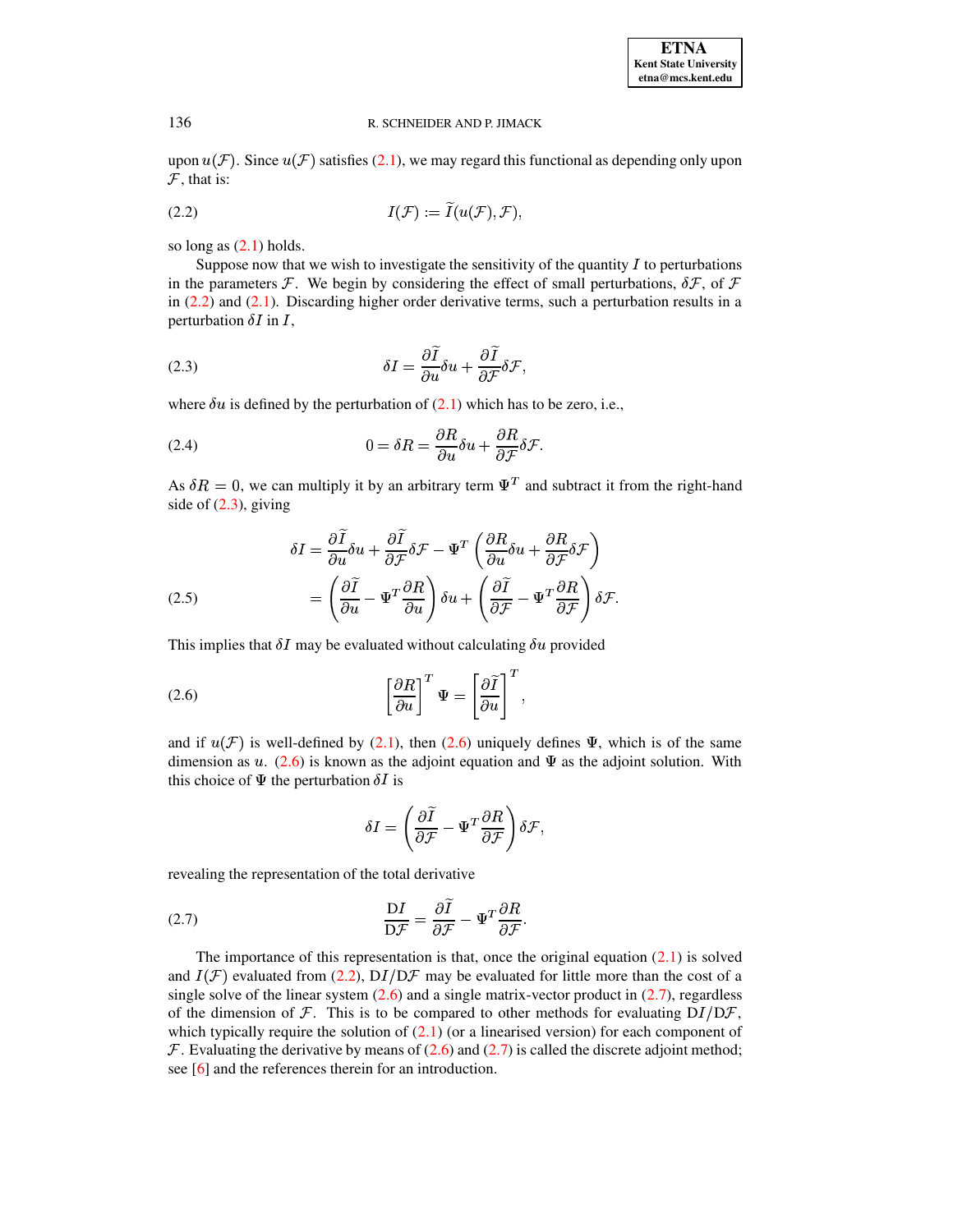In the above derivation the specific definition of the parameter vector  $\mathcal F$  is unimportant, and may be anything from coefficients of the PDE, to boundary data, or indeed the shape of the domain.

Now consider the case for which the dependence of the finite element solution upon  $\mathcal F$ is via the FE mesh, as it is for example the case when  $\mathcal F$  defines the shape of the domain. Suppose that the connectivity of this mesh remains constant but that as  $\mathcal F$  is perturbed, the coordinates of the node points in the mesh are perturbed too, as a continuously differentiable function of  $F$ . Let the vector s denote the nodal coordinates of each mesh vertex, then we may express  $s = s(\mathcal{F})$ . Furthermore

<span id="page-3-1"></span>(2.8) 
$$
\frac{\partial R}{\partial \mathcal{F}} = \frac{\partial R}{\partial s} \cdot \frac{\partial s}{\partial \mathcal{F}} \quad \text{and} \quad \frac{\partial \tilde{I}}{\partial \mathcal{F}} = \frac{\partial \tilde{I}}{\partial s} \cdot \frac{\partial s}{\partial \mathcal{F}}.
$$

Hence, assuming that the dependence of s upon  $\mathcal F$  is known, or can be determined, the problem of evaluating  $DI/DF$  in [\(2.7\)](#page-2-3) reduces to that of differentiating R and I with respect to the nodal locations  $s$ . This is the problem that is addressed in the following section.

One of the simplest alternative approaches to compute  $DI/DF$  that one may think of is to use finite differences, i.e., compute u and I for small perturbations of  $\mathcal F$  and use the differences to approximate  $DI/DF$ . This approach requires minimal work to program, but the number of times that  $(2.1)$  has to be solved is proportional to the dimension of  $\mathcal F$ . Thus if the number of parameters is large this approach is inefficient compared to the discrete adjoint method. The same applies to approaches which solve equations similar to the sensitivity equation [\(2.4\)](#page-2-4) in order to compute  $\partial u/\partial \mathcal{F}$  and then compute  $DI/D\mathcal{F}$  by the chain rule. It should be noted however, that if one is interested in the derivatives of not only one dependent variable  $I$  but rather a vector of dependent variables, then the sensitivity equation approach is more efficient, if the number of dependent variables  $I$  is greater than the number of independent variables  $F$ .

In order to see the link to AD, one should note that in AD one generally distinguishes two modes of operation, forward mode and reverse mode. Forward mode essentially applies the chain rule of differentiation to generate  $\partial u/\partial {\cal F}$  as an intermediate result and therefore suffers from the same drawbacks as described above. However, reverse mode uses ideas similar to the discrete adjoint and thus (at least in theory) allows to evaluate  $DI/DF$  with a cost independent of the dimension of  $F$ , with very little programming requirements. However, as already discussed in Section [1,](#page-0-0) some consideration on how to apply AD with optimal performance may still be necessary; see, e.g., [\[27\]](#page-10-2).

<span id="page-3-0"></span>**3. Derivatives with respect to node positions.** Equation [\(2.8\)](#page-3-1) gives rise to the need to compute the Jacobian matrix  $\partial R/\partial s$ , i.e., the matrix of partial derivatives of the discrete residual vector  $R(u, s)$  with respect to the node positions s is required. Let  $R(u, s) = 0$ denote the finite element discretisation under consideration. The Jacobian matrix  $\partial R/\partial s$  can be computed by summing up element contributions, in a similar way as the stiffness matrix is assembled.

REMARK 3.1. For the the discrete adjoint technique it is not necessary to compute and store the whole Jacobian, because this Jacobian is only used for a single matrix-vector product  $\Psi^{T}(\partial R/\partial s)$  in [\(2.7\)](#page-2-3). Thus, it is beneficial not to assemble the whole Jacobian, but to use the local contributions to compute the local matrix-vector products and assemble the resulting vector.

The canonical approach to computing  $\partial R/\partial s$  is to consider the formulae by which the residual is computed, and to differentiate these. For finite element discretisations of second order elliptic PDE operators, the chain rule of differentiation can be used to reduce this to only two essential terms: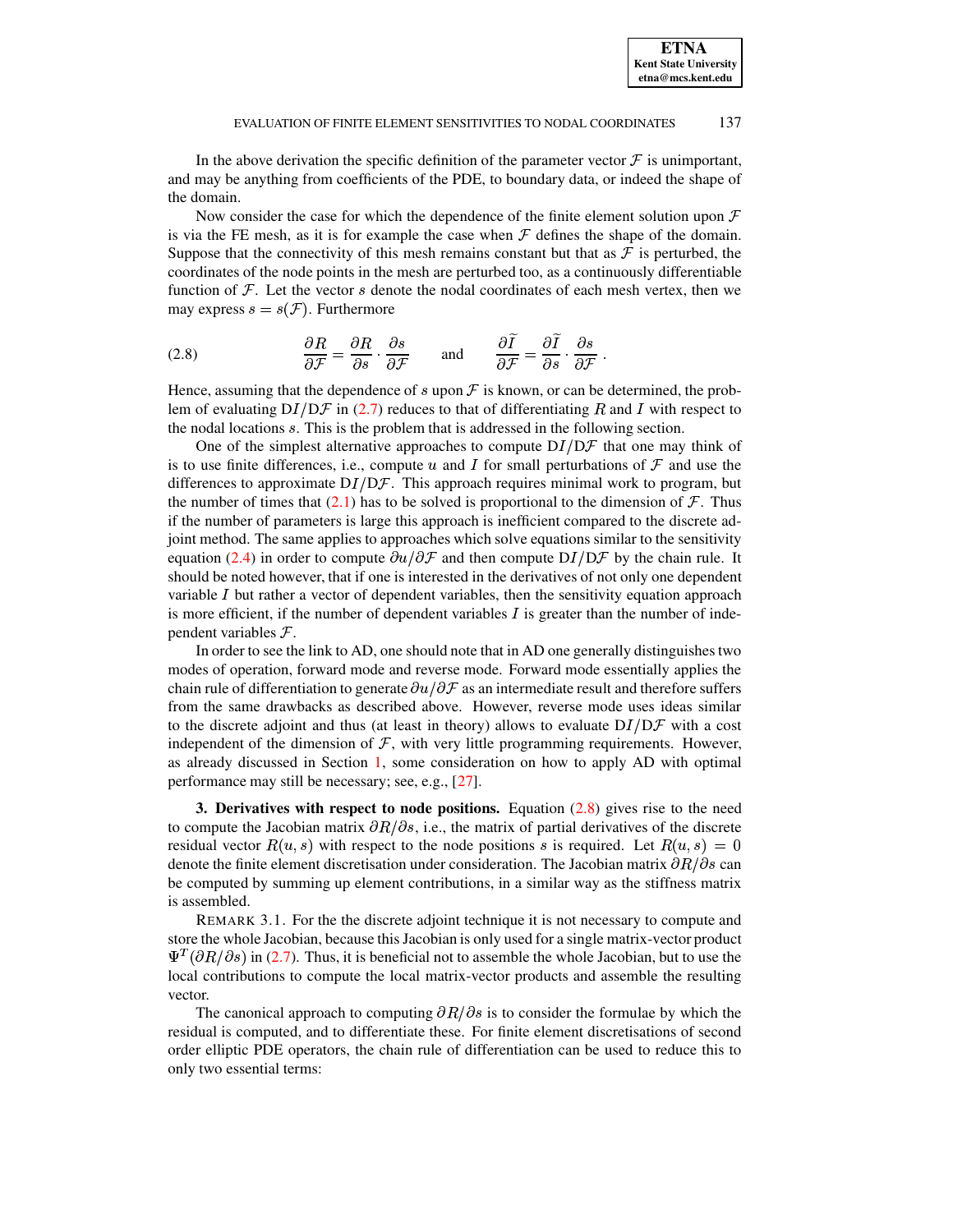- the derivative of the gradients of the basis functions with respect to the node positions, and
- the derivative of the determinant of the element mapping with respect to the node positions.

In the following this is demonstrated in detail for the Poisson equation as model problem and explicit formulae are given for these two terms. Extension to other PDEs, for example the Lamé equation of linear elasticity or the Navier-Stokes equations, is straight forward.

REMARK 3.2. Of course it is also possible to use finite differences or automatic differentiation to compute  $\partial R/\partial s$ . However, these should be applied on a local level only in order to avoid an increase in computational complexity; see, e.g., [\[27\]](#page-10-2).

REMARK 3.3. The derivative of the performance criterion  $\partial I/\partial s$  can be computed in the same way, if the performance functional is also an integral over a function of the solution and its spatial derivatives, which is usually the case.

Consider the Poisson equation with constant forcing term  $f\equiv 1$ . This gives rise to the discrete formulation

(3.1a) 
$$
0 = R(u, s) = [a(u_h, \varphi_i) - b(\varphi_i)]_{i=1}^N,
$$

(3.1b) 
$$
a(u,v) := \int_{\Omega} \nabla u \cdot \nabla v \, d\Omega,
$$

$$
(3.1c) \t b(v) := \int_{\Omega} 1 v \, d\Omega,
$$

where  $\{\varphi_i \in H_0^1(\Omega) : i = 1, \ldots, N\}$  form a basis of the finite element function space. The integrals contained in the definition of  $a(.,.)$  and  $b(.)$  are usually computed using numerical integration on each element and then summing over the elements. Hence, the  $i$ -th row of the discrete residual vector  $R$  may be expressed as

$$
(3.2) \qquad [R]_i = \sum_{\substack{T \in \mathcal{T}_h \\ s_i \in T}} \sum_{j=1}^n \left( \sum_{\ell=1}^m w_\ell \left( \nabla_{\!\!F} \varphi^{(g_T(j))} \cdot \nabla_{\!\!F} \varphi^{(i)} \ u_{g_T(j)} - 1 \, \widehat{\varphi}^{(i)}(\hat{x}_\ell) \right) | \det(J_r)| \right),
$$

where the outermost sum is over those elements  $T \in \mathcal{T}_h$  which have node i as a vertex, n is the number of Lagrange basis functions per element,  $\hat{x}_{\ell}$  ( $\ell = 1, \ldots, m$ ) are the quadrature points on the master element, and  $w_{\ell}$  are the quadrature weights. Further,  $g_T(j)$  is the global node number of vertex j of element  $T, \nabla_{\tau}$  denotes the gradient restricted to element T evaluated at the point  $x_{\ell}$  (which corresponds to  $\hat{x}_{\ell}$  via the subparametric or isoparametric element mapping),  $\hat{\varphi}^{(j)}(\hat{x})$  is the basis function corresponding to node j evaluated at point  $\hat{x}$  within the master element, and  $J_{\tau}$  is the Jacobian of the element mapping. In this expression the parts that are non-constant with respect to the node positions are

$$
\nabla_{\!\!T} \, \varphi^{(g_T\,(j))}, \quad \nabla_{\!\!T} \, \varphi^{(i)}, \quad \text{and } |\text{det}(J_{\!\scriptscriptstyle T})|,
$$

in each element  $T$ . Applying the product rule of differentiation gives for the derivative of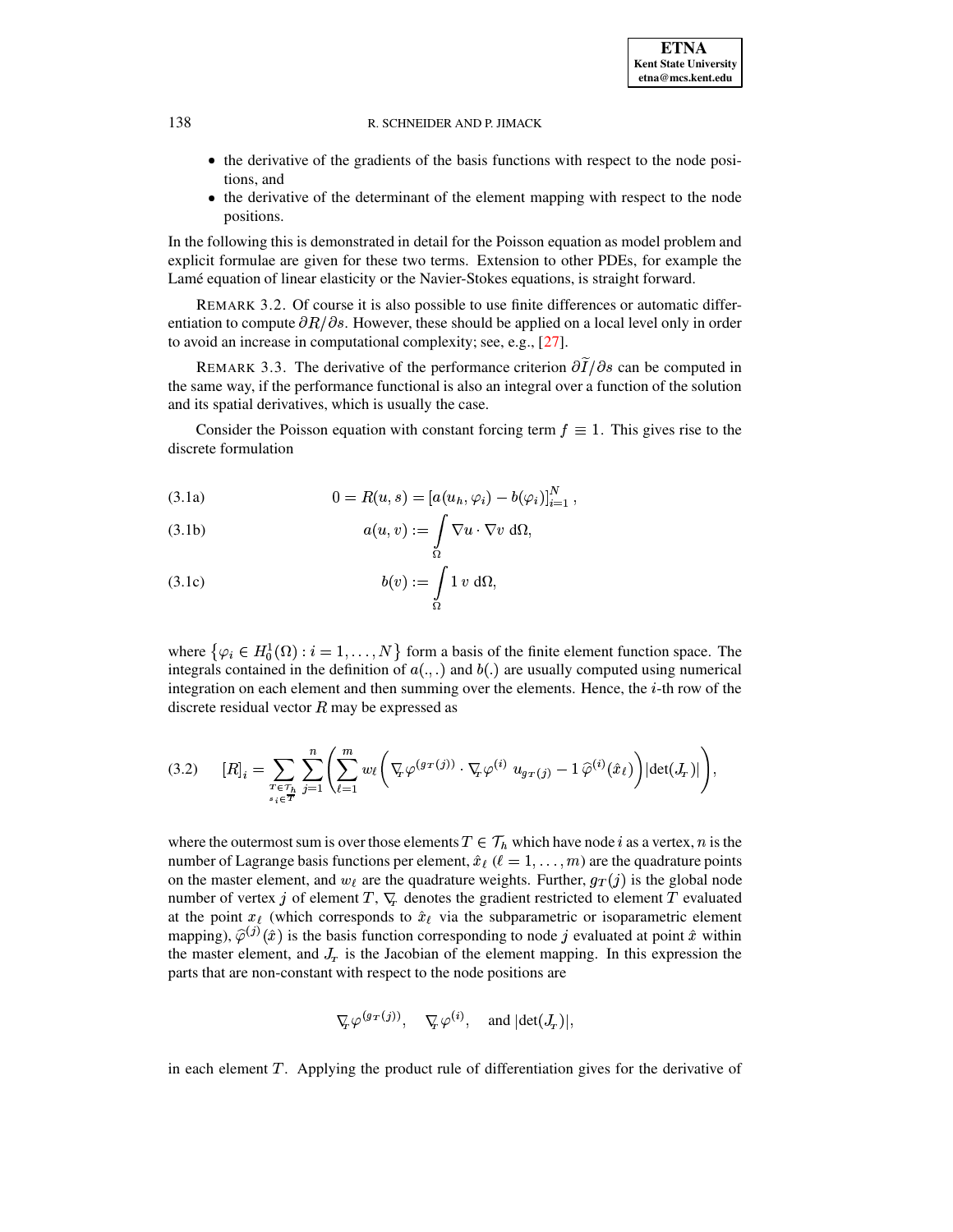#### <span id="page-5-0"></span>EVALUATION OF FINITE ELEMENT SENSITIVITIES TO NODAL COORDINATES 139

 $[R]_i$  with respect to  $[s_k]_t$ , the t-th coordinate of node k,

$$
\frac{\partial [R]_i}{\partial [s_k]_t} = \sum_{\substack{T \in \mathcal{T}_h:\\(s_i \in \overline{T})}} \sum_{j=1}^n \left[ \sum_{\ell=1}^m w_\ell \left( \frac{\partial \nabla_r \varphi^{(gr(j))}}{\partial [s_k]_t} \cdot \nabla_r \varphi^{(i)} \right. \right. \\ \left. + \nabla_r \varphi^{(gr(j))} \cdot \frac{\partial \nabla_r \varphi^{(i)}}{\partial [s_k]_t} \right) | \det(J_T)| u_{gr(j)} \n+ \sum_{\ell=1}^m w_\ell \left( \nabla_r \varphi^{(gr(j))} \cdot \nabla_r \varphi^{(i)} u_{gr(j)} \right. \\ \left. - 1 \hat{\varphi}^{(i)}(\hat{x}_\ell) \right) \frac{\partial |\det(J_T)|}{\partial [s_k]_t} \right].
$$

Assuming that each of the individual terms in  $(3.3)$  can be evaluated, it is now a straightforward task to compute  $\partial R/\partial s$  (or  $\Psi^T \partial R/\partial s$ ).

It remains to derive expressions for the derivatives of the gradient  $\nabla_{\theta} \varphi^{(i)}$  and the determinant  $|\text{det}(J_T)|$ . The following propostion presents these results.

PROPOSITION 3.4.

(3.4) 
$$
\frac{\partial [\nabla_{\!\!x} \varphi^{(i)}]_u}{\partial [s_k]_t} = -[\nabla_{\!\!x} \psi^{(k)}]_u [\nabla_{\!\!x} \varphi^{(i)}]_t,
$$

(3.5) 
$$
\frac{\partial |\det(J_T)|}{\partial s_{gr(k)}} = |\det(J_T)| J_T^{-T} \hat{\nabla} \hat{\psi}^{(k)}(\hat{x}_\ell).
$$

*Proof.* Let us recall some properties of subparametric<sup>2</sup> finite elements (see, e.g., [2]): the definition of the element mapping function  $M_T(.)$  (3.6) by means of the shape functions on the master element  $\hat{\psi}$ , the resulting expression for the Jacobian  $J_T$  of the element mapping (3.7), the definition of the ansatz functions  $\varphi^{(i)}$  on the world element by means of the ansatz functions  $\hat{\varphi}^{(i)}$  on the reference element (3.8), and the resulting expression for the world element gradient  $\nabla_{\!x} \varphi^{(i)}(x)$  (3.9):

<span id="page-5-2"></span>(3.6) 
$$
x = M_T(\hat{x}) := \sum_{k=1}^n s_k \hat{\psi}^{(k)}(\hat{x}),
$$

<span id="page-5-3"></span>(3.7) 
$$
J_T = \left[\frac{\partial x}{\partial \hat{x}}\right] = \sum_{k=1}^n s_k \left[\hat{\nabla}\hat{\psi}^{(k)}(\hat{x})\right]^T,
$$

<span id="page-5-4"></span>(3.8) 
$$
\varphi^{(i)}(x) := \widehat{\varphi}^{(i)}(M_T^{-1}(x)),
$$

<span id="page-5-5"></span>(3.9) 
$$
\nabla_{\!T} \varphi^{(i)}(x) = J_T^{-T} \hat{\nabla} \hat{\varphi}^{(i)}(M_T^{-1}(x)).
$$

By analogy with  $(3.8)$  and  $(3.9)$  we define

(3.10) 
$$
\psi^{(i)}(x) := \widehat{\psi}^{(i)}(M_T^{-1}(x)),
$$

<span id="page-5-6"></span>(3.11) 
$$
\nabla_{\!T} \psi^{(i)}(x) = J_T^{-T} \hat{\nabla} \hat{\psi}^{(i)}(M_T^{-1}(x)).
$$

<span id="page-5-1"></span><sup>&</sup>lt;sup>2</sup>The clasical Lagrange finite elements belong to this class of elements, for isoparametric elements one simply subsitutes  $\psi=\varphi,\widehat{\psi}=\widehat{\varphi}.$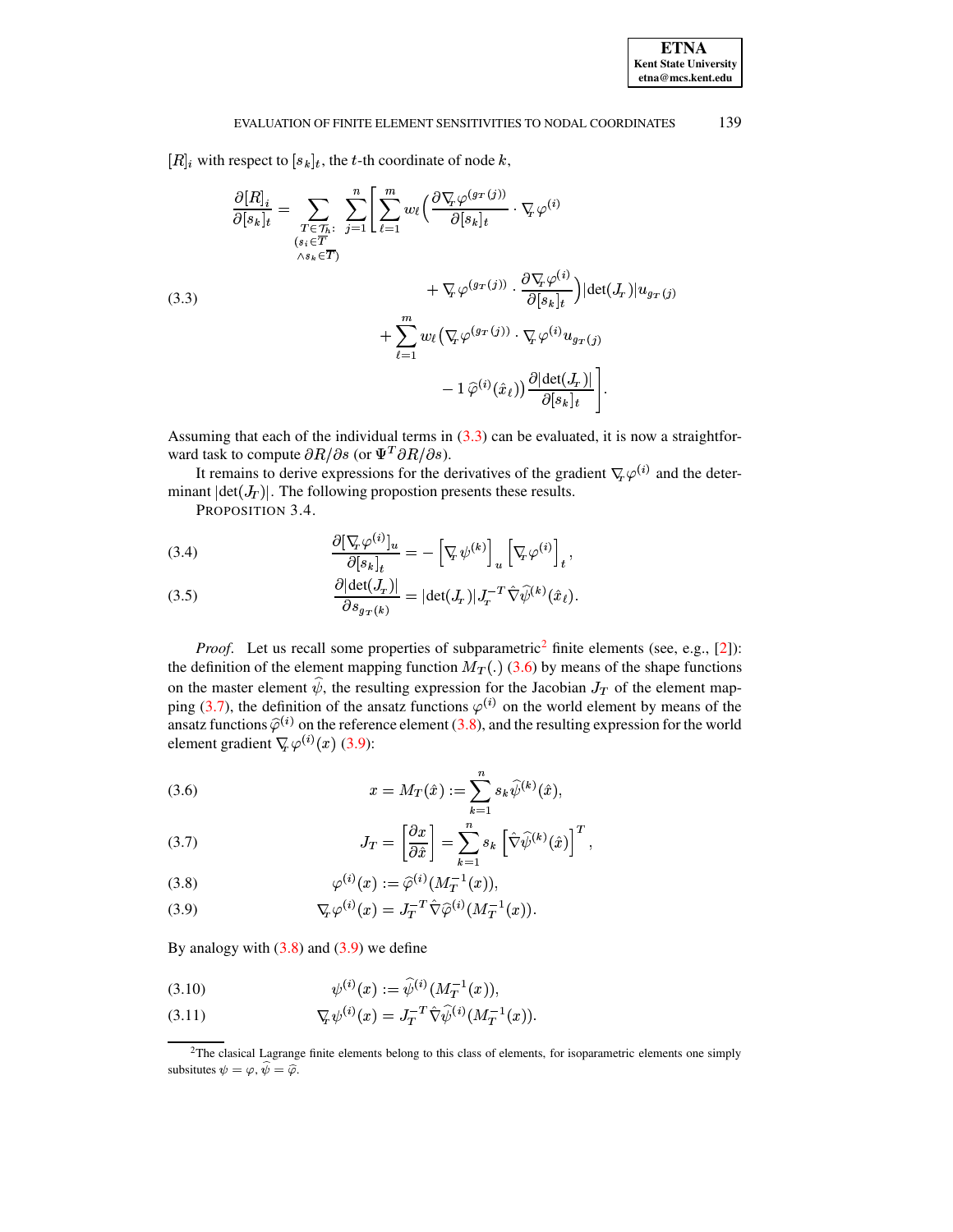Here  $s_k$  denotes the coordinate vector of the k-th node of the element T and  $\hat{\nabla}$  denotes the gradient on the reference element, i.e., the partial derivatives with respect to the reference element coordinates  $\hat{x}$ . Two immediate consequences are

$$
\frac{\partial [J_T^T]_{(v,j)}}{\partial [s_k]_t} = \sum_{r=1}^n \delta_{k,r} \delta_{t,j} \left[ \hat{\nabla} \hat{\psi}^{(r)}(\hat{x}) \right]_v
$$
\n(3.12)

\n
$$
= \delta_{t,j} \left[ \hat{\nabla} \hat{\psi}^{(k)}(\hat{x}) \right]_v,
$$

<span id="page-6-1"></span>where  $\delta_{i,j}$  denotes the Kronecker delta.

<span id="page-6-0"></span>Due to the application of the numerical integration based on the reference element, the world gradient is only evaluated for points corresponding to the quadrature points on the reference element  $\hat{x}_\ell$ ,

(3.13) 
$$
\nabla_{\!\!F} \varphi^{(i)} := \nabla_{\!\!F} \varphi^{(i)}(M_T(\hat{x}_\ell)) = J_T^{-T} \hat{\nabla} \hat{\varphi}^{(i)}(\hat{x}_\ell).
$$

Since  $\hat{\nabla}\hat{\varphi}^{(i)}(\hat{x}_\ell)$  is independent of the node positions,  $\nabla_{\!x}\varphi^{(i)}$  depends on the node positions only via the transpose of the element Jacobian  $J_T^T$ . The derivatives with respect to the node positions can be calculated using the implicit function theorem on the reformulated (3.13),

(3.14) 
$$
0 = J_T^T([s_k]_t) \nabla_{\!T} \varphi^{(i)} - \hat{\nabla} \hat{\varphi}^{(i)}(\hat{x}_\ell).
$$

This gives

(3.15) 
$$
\frac{\partial \nabla_{\!T} \varphi^{(i)}}{\partial [s_k]_t} = -J_T^{-T} \frac{\partial J_T^T}{\partial [s_k]_t} \nabla_{\!T} \varphi^{(i)},
$$

where the derivative of the transposed Jacobian is in the component wise sense. Taking a closer look at the derivative of the u-th component of  $\nabla_{\!x} \varphi^{(i)}$ , we get

$$
\frac{\partial[\nabla_{\!\!F}\varphi^{(i)}]_u}{\partial[s_k]_t} = -\sum_{v=1}^d \left[J_T^{-T}\right]_{(u,v)} \sum_{j=1}^d \frac{\partial\left[J_T^T\right]_{(v,j)}}{\partial[s_k]_t} \left[\nabla_{\!\!F}\varphi^{(i)}\right]_j
$$
\n
$$
= -\sum_{v,j=1}^d \left[J_T^{-T}\right]_{(u,v)} \frac{\partial\left[J_T^T\right]_{(v,j)}}{\partial[s_k]_t} \left[\nabla_{\!\!F}\varphi^{(i)}\right]_j
$$
\n
$$
= -\sum_{v,j=1}^d \left[J_T^{-T}\right]_{(u,v)} \delta_{t,j} \left[\hat{\nabla}\hat{\psi}^{(k)}(\hat{x}_t)\right]_v \left[\nabla_{\!\!F}\varphi^{(i)}\right]_j \qquad \text{(by (3.12))}
$$
\n
$$
= -\sum_{v=1}^d \left[J_T^{-T}\right]_{(u,v)} \left[\hat{\nabla}\hat{\psi}^{(k)}(\hat{x}_t)\right]_v \left[\nabla_{\!\!F}\varphi^{(i)}\right]_t
$$
\n
$$
= -\left[\nabla_{\!\!F}\psi^{(k)}\right]_u \left[\nabla_{\!\!F}\varphi^{(i)}\right]_t \qquad \text{(by (3.11))}
$$

This shows the first part of the proposition.

The derivative of  $|\det(J_T)|$  also can be reduced to a derivative of  $J_T$  due to the identity

$$
\left[\frac{\partial}{\partial a_{i,j}} \det(A)\right] = A^{-T} \det(A),
$$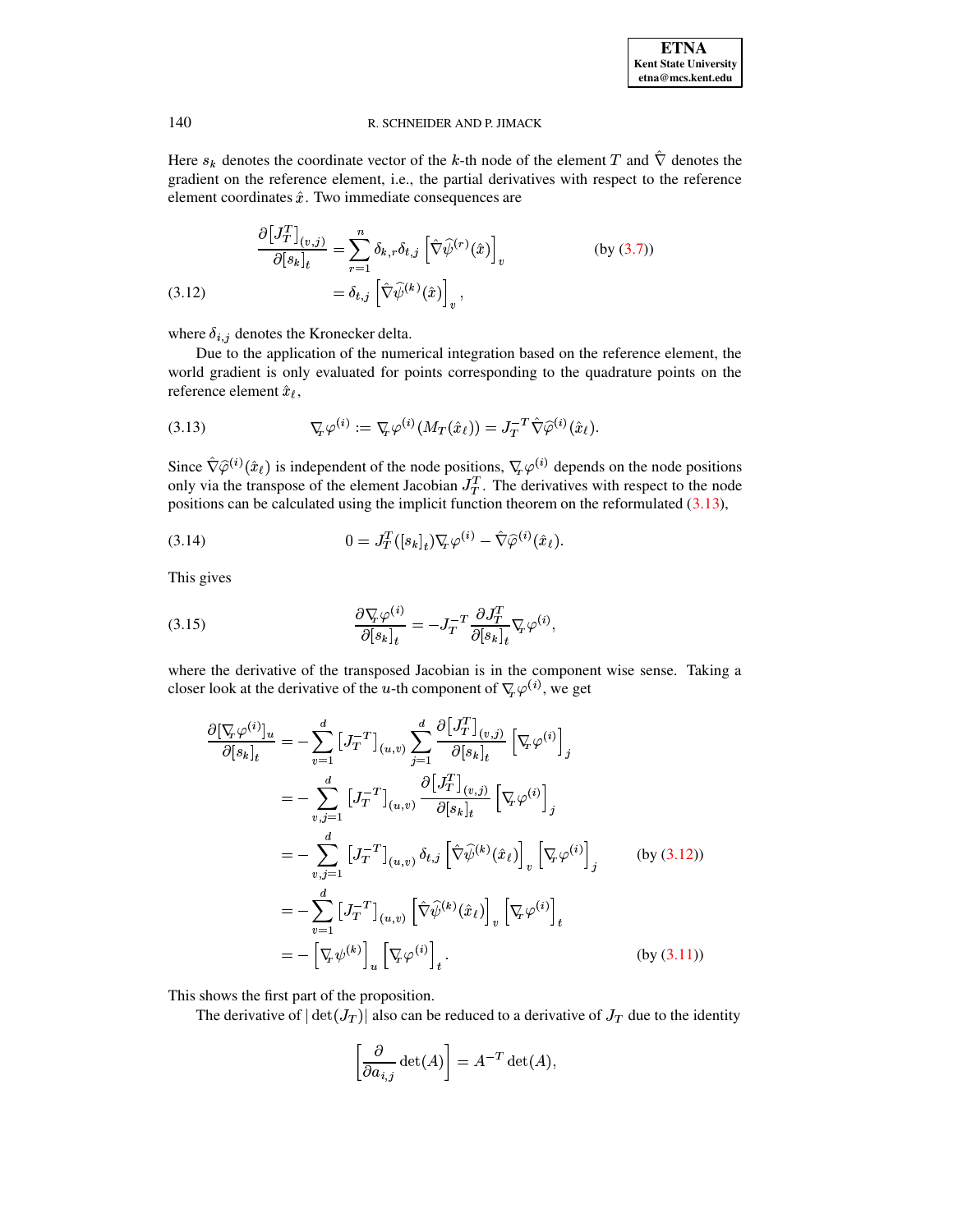**ETNA Kent State University etna@mcs.kent.edu**

which follows from expansion to sub-determinants and the adjoint representation of the inverse of the matrix  $\vec{A}$ . Applying this formula and an analogue of [\(3.12\)](#page-6-1), we get

$$
\frac{\partial}{\partial [s_k]_t} |\det(J_T)| = |\det(J_T)| \sum_{u,v=1}^d [J_T^{-T}]_{u,v} \frac{\partial [J_T]_{u,v}}{\partial [s_k]_t}
$$

$$
= |\det(J_T)| \sum_{u,v=1}^d [J_T^{-T}]_{u,v} \delta_{t,u} [\hat{\nabla} \hat{\psi}^{(k)}(\hat{x}_\ell)]_v
$$

$$
= |\det(J_T)| \sum_{v=1}^d [J_T^{-T}]_{t,v} [\hat{\nabla} \hat{\psi}^{(k)}(\hat{x}_\ell)]_v . \qquad \Box
$$

<span id="page-7-0"></span>**4. Numerical verification.** In [\[25,](#page-10-4) Section 2.7.2.2], for verification purposes, derivative values obtained by the discrete adjoint method, using the expressions derived in Section [3,](#page-3-0) have been compared to those obtained by the finite difference approximation

(4.1) 
$$
\frac{\mathrm{D}I}{\mathrm{D}\mathcal{F}_i} \approx \frac{I(\mathcal{F}_i + h) - I(\mathcal{F}_i - h)}{2h}
$$

(CD, central difference), with  $h = 10^{-5}$ . The examples used in [\[25\]](#page-10-4) use Taylor-Hood  $(P_2/P_1)$  finite element discretisations of the incompressible Navier-Stokes equations. Here we give results obtained for Example 2.2 from [\[25\]](#page-10-4), because these are representative for many more tests which have been undertaken, and because they highlight the advantage of the discrete adjoint method compared to finite differences.

<span id="page-7-3"></span>

FIGURE 4.1. *Example: Obstacle in a channel.*

<span id="page-7-1"></span>

<span id="page-7-2"></span>FIGURE 4.2. *Parameterised obstacle shape (NACA0040).*

The example comprises of an obstacle moving in a channel of viscous fluid at steady state at Reynolds number  $Re = 20$ . Under consideration are the derivatives of the drag with respect to shape parameters defined by Bezier splines, resulting in ten parameters. See Figure [4.1](#page-7-1) for the domain geometry, and Figure [4.2](#page-7-2) for an illustration of the shape parameterisation.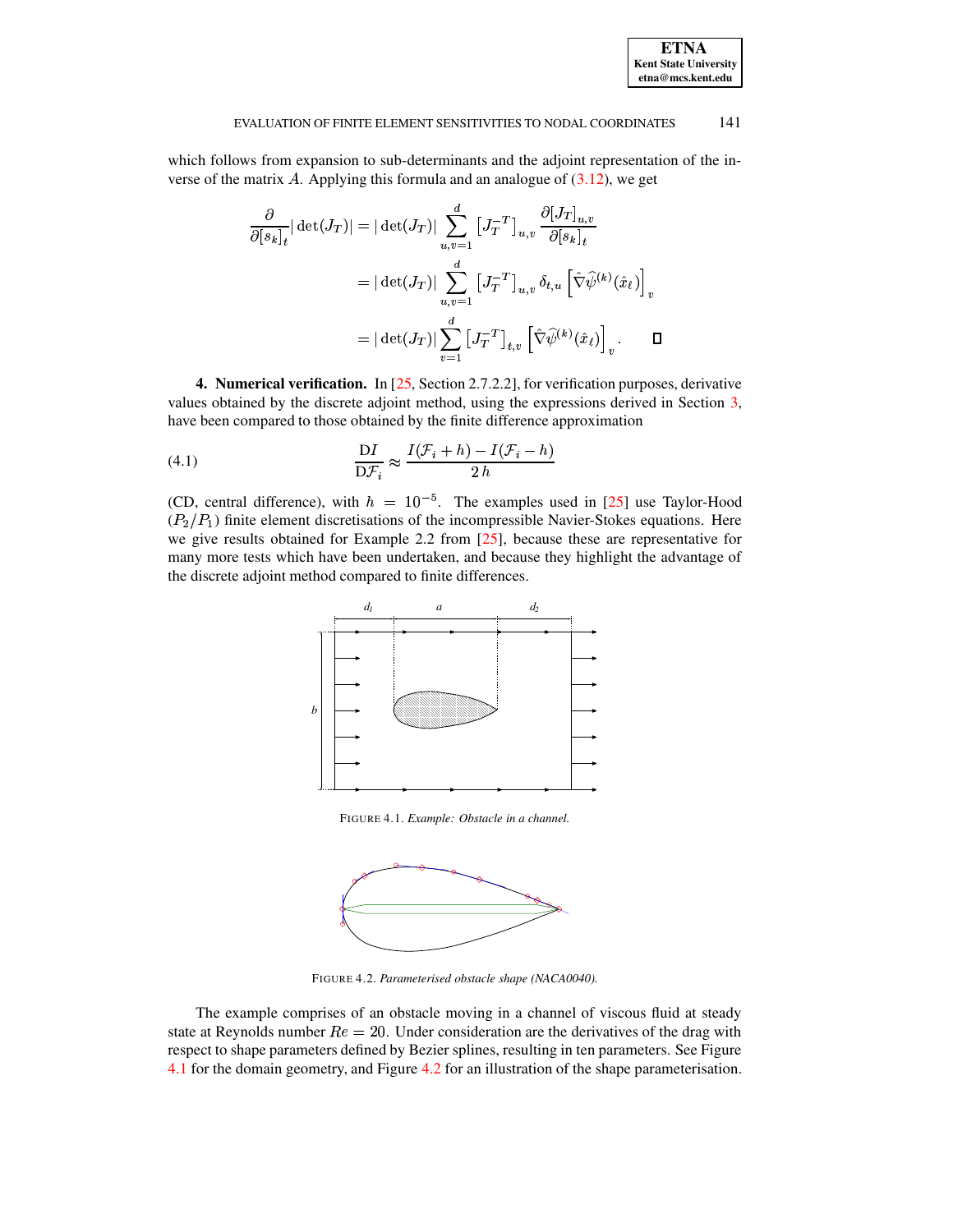As the number of shape parameters is very moderate in comparison to the number of mesh points in this example, we follow the suggestion of an anonymous referee to include a further alternative, where in the adjoint representation (2.7) the derivatives  $\partial I/\partial \mathcal{F}$  and  $\Psi^T(\partial R/\partial \mathcal{F})$  are evaluated by central differences. This allows to better judge the cost of computing those derivatives by the methodology from Section  $\overline{3}$  in comparison to the overhead of the mesh deformation. Values computed by this approach will be denoted by CDR.

| TABLE 4.1                                                                                                         |  |
|-------------------------------------------------------------------------------------------------------------------|--|
| Verification of adjoint derivative evaluation in the FE discretisation by comparison to finite difference values. |  |

<span id="page-8-0"></span>

| adjoint                                                                                          | CD.                     | <b>CDR</b>           | $(CD$ -adj $)/ CD $ |  |
|--------------------------------------------------------------------------------------------------|-------------------------|----------------------|---------------------|--|
| $1.799e - 01$                                                                                    | 1.799e-01               | 1.799e-01            | $3.9e - 05$         |  |
| $4.912e-01$                                                                                      | 4.912e-01               | $4.912e-01$          | $1.3e-05$           |  |
| 1.118e+00                                                                                        | 1.118e+00               | 1.118e+00            | $3.8e - 06$         |  |
| 7.675e-01                                                                                        | 7.675e-01               | 7.675e-01            | $2.7e - 06$         |  |
| $-6.314e-02$                                                                                     | $-6.311e-02$            | $-6.314e-02$         | $-4.9e-04$          |  |
| $-3.683e-02$                                                                                     | $-3.677e-02$            | $-3.683e-02$         | $-1.4e-03$          |  |
| $-5.934e-02$                                                                                     | $-5.934e-02$            | $-5.934e-02$         | $-4.6e - 05$        |  |
| $-1.702e-01$                                                                                     | $-1.702e-01$            | $-1.702e-01$         | $-2.5e-05$          |  |
| $2.665e - 01$                                                                                    | $2.665e - 01$           | $2.665e - 01$        | $2.9e - 05$         |  |
| 1.644e-02                                                                                        | 1.644e-02               | $1.644e-02$          | $-1.8e-05$          |  |
| $Re = 20 \; (\nu = 0.05), \; \#DOFs = 572608, \; t_{\text{solve}} = 3.9 \text{e} + 03 \text{ s}$ |                         |                      |                     |  |
| $t_{\text{adj}} = 2.6e+03s$                                                                      | $t_{\rm CD} = 2.3e+04s$ | $t_{CDR} = 3.6e+03s$ |                     |  |

Table 4.1 lists the derivative values as computed by the discrete adjoint method, central difference (CD), the approach described above (CDR), and the relative difference between the adjoint, and central difference values. The tests have been performed on a Linux desktop PC with Intel(R) Core(TM)2 CPU 6400 at 2.13GHz, using the single threaded C code FEINS of the first author, using meshes producing the number of degrees of freedom as listed in the table  $(\#DOFs)$ . The derivative values compare well and the most significant relative errors occur only for those components of the gradient with small absolute value. In those cases the relative error of the finite difference approximation is largest due to cancellation effects. Note that smaller values of  $h \ll 10^{-5}$  in (4.1) led to unreliable results for the finite difference approximation due to cancellation effects and the inexact solves of the discretised Navier-Stokes systems. The differences between the adjoint and CDR values are significantly smaller, as they use the same (inexact) solution of the adjoint equation  $(2.6)$  and avoid the differentiation of the inexact solution of the discrete Navier-Stokes system.

Table 4.1 also shows the total time taken for the computation of the value of I ( $t_{\text{solve}}$ ) and those taken for a subsequent derivative computation by each method ( $t_{\text{adj}}$ ,  $t_{\text{CD}}$ , and  $t_{\text{CDR}}$ , respectively). Note the different exponent in  $t_{\text{CD}}$ . The computation by the central differences already takes advantage of the small perturbations in the nonlinear system, initialising the perturbed nonlinear solves with the unperturbed solution, thus resulting in  $t_{CD} \approx 5.9 \cdot t_{\text{solve}}$ rather than the  $20 \cdot t_{\text{solve}}$  one might expect. As the discrete adjoint technique requires only one solution of the linear adjoint equation  $(2.6)$ , rather than multiple solutions of linearised equations in Newton's method for solving the nonlinear Navier-Stokes system, it can be observed that  $t_{\text{adj}} \approx 0.67 \cdot t_{\text{solve}}$ , even less than  $t_{\text{solve}}$ . Overall, the advantage of the adjoint method is evident.

REMARK 4.1. A comparison with automatic differentiation is omitted here, but may be a subject of future work.

For more details on the example problem and its implementation, as well as further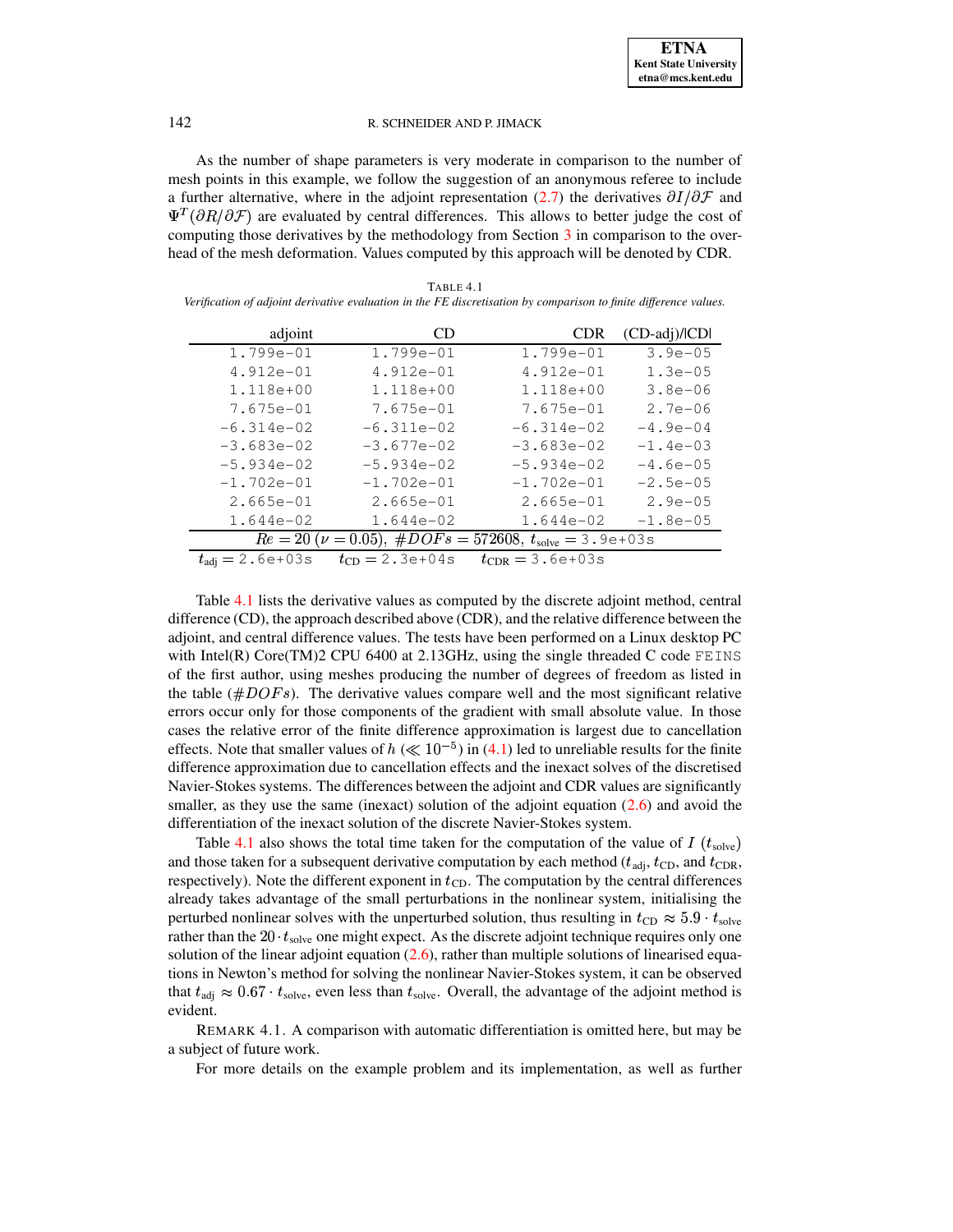#### EVALUATION OF FINITE ELEMENT SENSITIVITIES TO NODAL COORDINATES 143

examples, see [\[25\]](#page-10-4).

**5. Conclusions.** A systematic approach to differentiation of finite element discretisations with respect to the coordinates of the nodes in the FE mesh has been presented. The problem can be reduced to the derivatives of only two terms depending on the mesh geometry, for which expressions have been presented in Section [3.](#page-3-0) Results obtained with the presented approach have been verified by comparison to those obtained with finite difference approximation for an example problem. The example also demonstrates the efficiency of the methods discussed in this work.

Applications of the result range from shape optimisation to moving mesh FE discretisations, and possibly many more.

#### **REFERENCES**

- <span id="page-9-7"></span>[1] M. BAINES, M. HUBBARD, AND P. JIMACK, *A moving mesh finite element algorithm for the adaptive solution of time-dependent partial differential equations with moving boundaries*, Appl. Numer. Math., 54 (2005), pp. 450–469.
- <span id="page-9-23"></span>[2] P. CIARLET, *The Finite Element Method for Elliptic Problems*, Classics in Applied Mathematics, SIAM, Philadelphia, 2002.
- <span id="page-9-15"></span><span id="page-9-12"></span>[3] M. DELFOUR, G. PAYRE, AND J. ZOLESIO, *An optimal triangulation for 2nd-order elliptic problems*, Comput. Methods Appl. Mech. Engrg., 50 (1985), pp. 231–261.
- [4] M. FAGAN AND A. CARLE, *Reducing reverse-mode memory requirements by using profile-driven checkpointing*, Future Generation Computer Systems, 21 (2005), pp. 1380–1390.
- <span id="page-9-20"></span>[5] M. GILES, M. DUTA, J.-D. MULLER, AND N. PIERCE, *Algorithm developments for discrete adjoint methods*, AIAA J., 41 (2003), pp. 198–205.
- <span id="page-9-21"></span>[6] M. GILES AND N. PIERCE, *An introduction to the adjoint approach to design*, Flow Turbul. Combust., 65 (2000), pp. 393–415.
- <span id="page-9-18"></span><span id="page-9-16"></span>[7] P. GILL, W. MURRAY, AND M. WRIGHT, *Practical Optimization*, Academic Press, San Diego, 1981.
- [8] A. GRIEWANK, *Evaluating Derivatives, Principles and Techniques of Algorithmic Differentiation*, SIAM, Philadelphia, 2000.
- <span id="page-9-2"></span>[9] M. GUNZBURGER, *Perspectives in Flow Control and Optimization*, SIAM, Philadelphia, 2003.
- <span id="page-9-3"></span>[10] M. GUNZBURGER AND S. MANSERVISI, *Flow matching by shape design for the Navier-Stokes system*, in Optimal Control of Complex Structures, K. H. Hoffmann, et. al., eds., Birkhäuser, Basel, 2000, pp. 279– 289.
- <span id="page-9-4"></span>[11] J. HÄMÄLÄINEN, R. MÄKINEN, AND P. TARVAINEN, *Optimal design of paper machine headboxes*, Internat. J. Numer. Methods Fluids., 34 (2000), pp. 685–700.
- <span id="page-9-17"></span><span id="page-9-0"></span>[12] J. HASLINGER AND R. MÄKINEN, *Introduction to Shape Optimization*, SIAM, Philadelphia, 2003.
- [13] P. HOVLAND, B. NORRIS, AND B. SMITH, *Making automatic differentiation truly automatic: coupling PETSc with ADIC*, Future Generation Computer Systems, 21 (2005), pp. 1426–1438.
- <span id="page-9-14"></span>[14] P. JIMACK, *An optimal finite element mesh for elastostatic structural analysis problems*, Comput. & Structures, 64 (1997), pp. 197–208.
- <span id="page-9-6"></span>[15] P. JIMACK AND A. WATHEN, *Temporal derivatives in the finite-element method on continuously deforming grids*, SIAM J. Numer. Anal., 28 (1991), pp. 990–1003.
- <span id="page-9-8"></span>[16] D. LYNCH AND K. O'NEILL, *Continuously deforming finite elements for the solution of parabolic problems with and without phase change*, Internat. J. Numer. Methods Engrg., 17 (1981), pp. 81–96.
- <span id="page-9-9"></span>[17] A. MADZVAMUSE, P. MAINI, AND A. WATHEN, *A moving grid finite element method for the simulation of pattern generation by turing models on growing domains*, J. Sci. Comput., 24 (2005), pp. 247–262.
- <span id="page-9-19"></span><span id="page-9-13"></span>[18] R. MAHMOOD AND P. JIMACK, *Locally optimal unstructured finite element meshes in 3 dimensions*, Comput. & Structures, 82 (2004), pp. 2105–2116.
- [19] J. MARTINS, P. STURDZA, AND J. ALONSO, *The connection between the complex-step derivative approximation and algorithmic differentiation*, AIAA J., 0921 (2001).
- <span id="page-9-10"></span><span id="page-9-5"></span>[20] K. MILLER AND R. MILLER, *Moving finite elements, I*, SIAM J. Numer. Anal., 18 (1981), pp. 1019–1032.
- [21] B. MOHAMMADI AND O. PIRONNEAU,*Applied Shape Optimization for Fluids*, Oxford Science Publications, Oxford, 2001.
- <span id="page-9-22"></span><span id="page-9-11"></span>[22] M. MOSHER, *A variable node finite element method*, J. Comput. Phys., 57 (1985), pp. 157–187.
- [23] A. NOACK AND A. WALTHER, *Adjoint concepts for the optimal control of burgers equation*, Comput. Optim. Appl., 36 (2007), pp. 109–133.
- <span id="page-9-1"></span>[24] O. PIRONNEAU, *Optimal Shape Design for Elliptic Systems*, Springer-Verlag, Berlin, 1984.